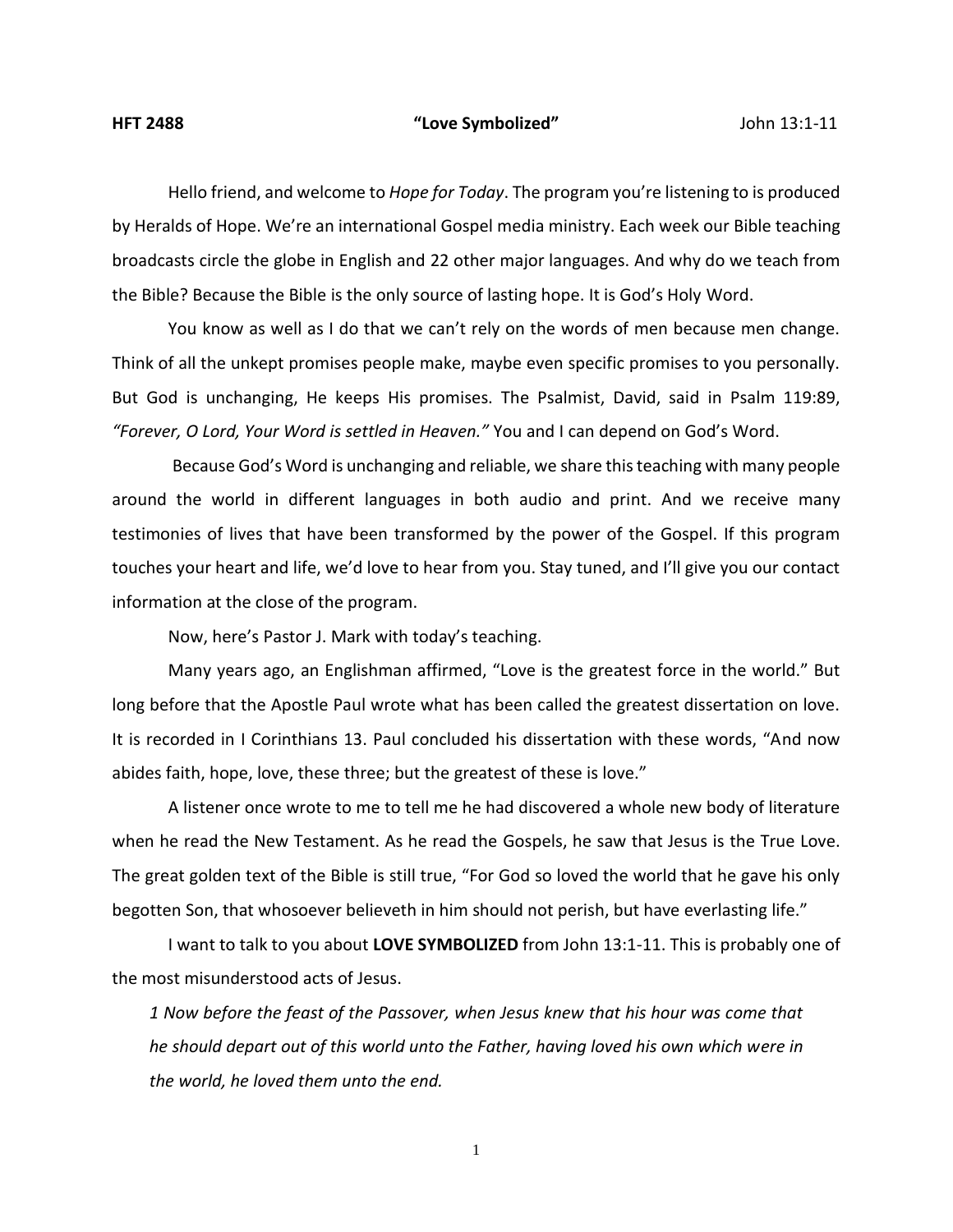*2 And supper being ended, the devil having now put into the heart of Judas Iscariot, Simon's son, to betray him.*

*3 Jesus knowing that the Father had given all things into his hands, and that he was come from God, and went to God.*

*4 He riseth from supper and laid aside his garments; and took a towel, and girded himself.*

*5 After that he poureth water into a basin, and began to wash the disciples' feet, and to wipe them with the towel wherewith he was girded.*

*6 Then cometh he to Simon Peter: and Peter saith unto him, Lord, dost thou wash my feet?*

*7 Jesus answered and said unto him, What I do thou knowest not now; but thou shalt know hereafter.*

*8 Peter saith unto him, Thou shalt never wash my feet. Jesus answered him, If I wash thee not, thou hast no part with me.*

*9 Simon Peter saith unto him, Lord, not my feet only, but also my hands and my head.*

*10 Jesus saith to him, He that is washed needeth not save to wash his feet, but is clean every whit: and ye are clean, but not all.*

*11 For he knew who should betray him; therefore said he, Ye are not all clean.*

From this text we shall see the several **SITUATIONS** in which Jesus symbolized love.

The first Situation Jesus used a perfect setting: **The Occasion.**

It was the feast of the Passover. It was an important feast given to Israel by the Lord when they came out of Egypt in the time of Moses. It commemorated their Exodus from Egypt. It was to be kept perpetually. Actually, the observance of the Passover commemorated the salvation of the first-born son. In every family that carefully obeyed the instructions the first-born was delivered from death.

The Passover was observed in Jesus' day. In fact, He first observed the Passover in Jerusalem when He was twelve years of age. We read in the Gospel of Luke that Jesus went with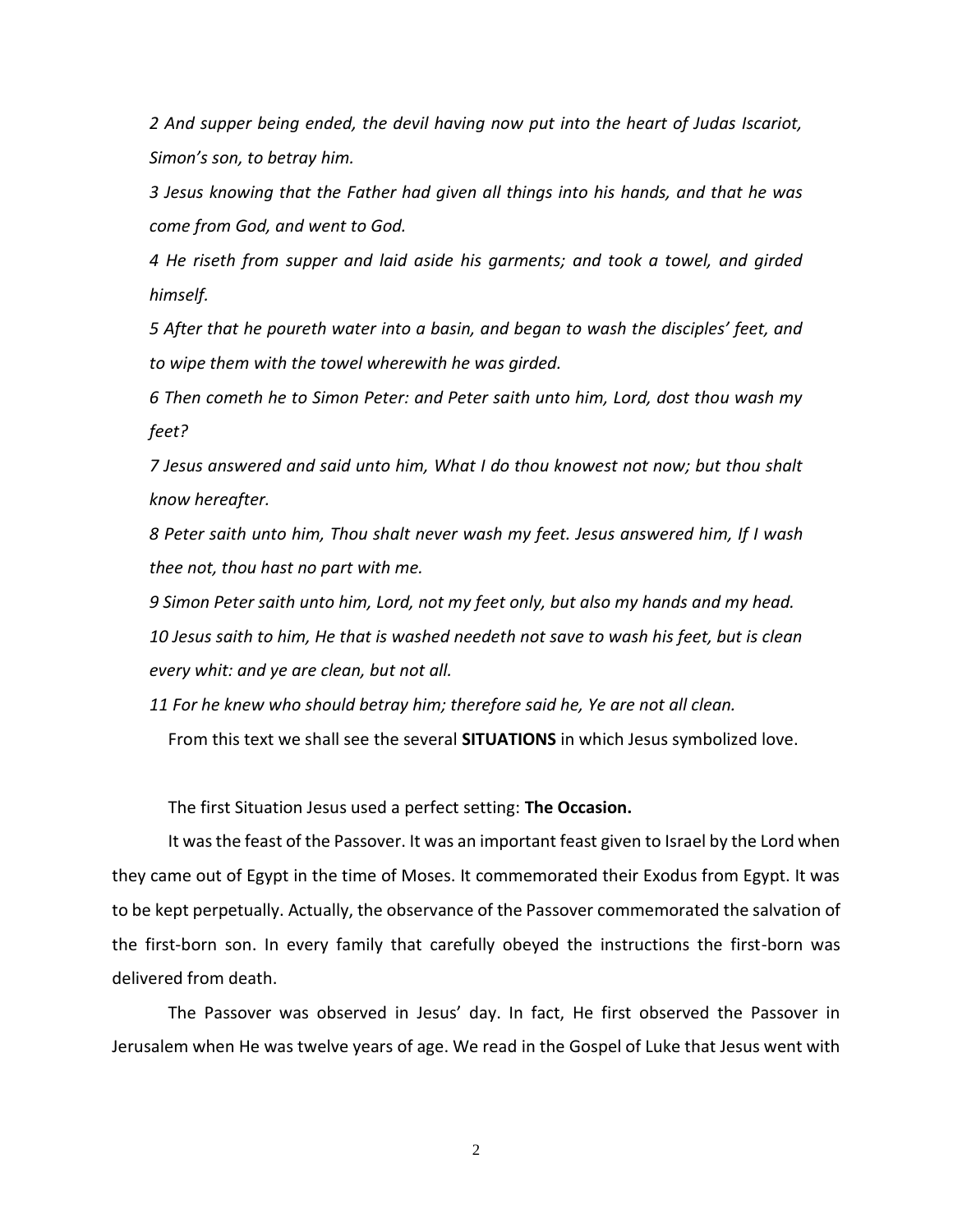Joseph and Mary and others from Nazareth to Jerusalem to observe the Passover when He was twelve.

Now in John 13 Jesus is observing the Passover for the last time before He was crucified. As the occasion is introduced, John, by the Holy Spirit, states that Jesus loved His own which were in the world, and He loved them unto the end. I want to explain that for you. I noticed in my Greek New Testament that the phrase, to the end, is *eis tetos*. That means to the uttermost, to the end of love, as far as love could go.

So, He put water into a basin. It was a ceremonial washing when He would normally, as governor of the Passover, wash His hands. But He began to wash the disciples' feet. The occasion was the celebrating of the saving of the first-born from death in the bondage of Egypt.

Jesus went from one to another of His disciples reclining about the Passover meal, coming last to Peter.

The second Situation: **The Objection.**

Peter made a strong objection. He said, "You are not going to wash my feet." It was a washing procedure and Jesus was washing the disciples' feet, but Peter objected very strenuously when He came to him.

I think Peter must have been the last of the twelve disciples as Jesus had washed their feet. He very emphatically said, "You are not going to wash my feet." Then Jesus answered, "If I do not wash you, you have no part with me.

Now notice Peter's response. When he understood that the washing was absolutely necessary, then he said, "Not only my feet, but also my hands and my head." Yes, Peter then was very anxious that he should have complete fellowship with Jesus.

The objection was overridden. He had first said you'll never do it. Then he said to do it well, thoroughly, "Wash not only my feet, but also my head and my hands."

Then Jesus gave the third Situation: **The Orders.**

Here's the third situation. He said, "Once you have been bathed, or cleansed, all you need then is to wash the feet in order to be clean." The symbolism of this, of course, can be taken to the times in which Jesus lived. They had the central bath house in the village or the town. To prepare for the Sabbath Day, for example, the Jewish men would go to the bath house and bathe.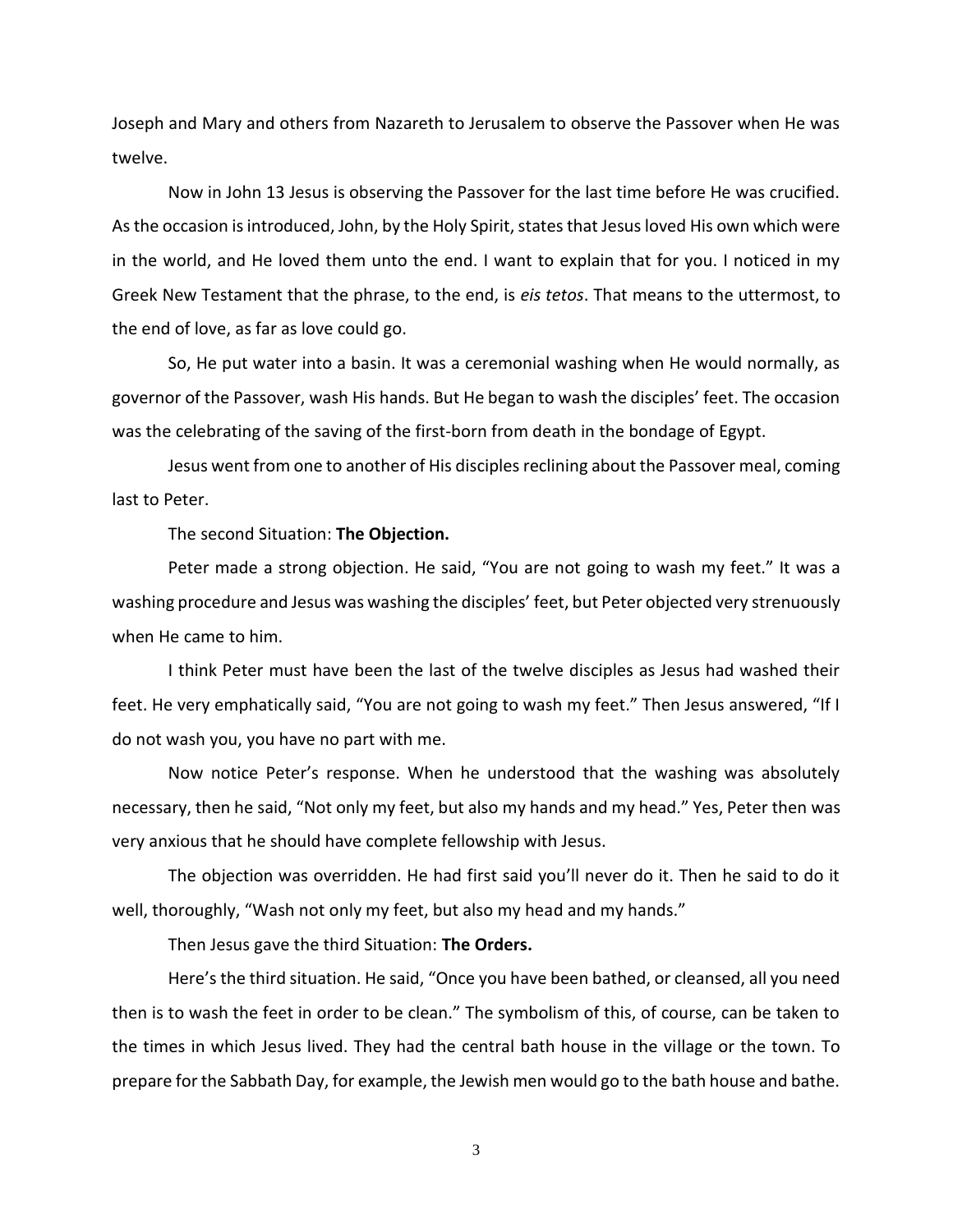After they had walked home, they would wash their feet and then they would be clean. Jesus said, "Once you have been cleansed, then all you need to do is wash the feet."

I want you to notice that Jesus was here symbolizing real cleansing, the cleansing of His love. I just showed you from the first verse that Jesus loved His own unto the uttermost. And Jesus symbolized His love by washing their feet. Even the one who was not clean. He told Peter, "You are clean, but not all," because He knew which one was going to betray Him. So, He said, "You are not all clean."

This washing was not to cleanse the feet. It was to symbolize forgiving, cleansing love for them even to the uttermost. His love was enough to take them all in, forgive them all, varied as they were. Even the one who would betray Him, Jesus was willing to cleanse. Now that's what I call surpassing love.

Can you imagine, Jesus, the Son of God, washing your feet? You might say like Peter, "NO, that's not right, it's backwards. He's the Creator of all and He is washing the feet of His creation, a human! The creature, the human should be washing His feet." And, in a sense, you're right.

But let me tell you something; He did much more than wash the disciples' feet. He literally laid down His life for them on the cross. He died so they might have eternal life. But it wasn't just for them. He did it for you and me and all people, in the past, present, and future.

What Jesus was really demonstrating to us in this scene is how to serve those we love. And some Christ-followers today still follow the example Jesus gave in this text. When they commemorate the Lord's Table, they also wash the feet of their brother or sister as a way of saying, "I am here to serve you in any way I can. I am willing to even lay down my life for you."

And in doing this they remember the words of Jesus, "You know that the rulers of the Gentiles lord it over them, and those who are great exercise authority over them. Yet it shall not be so among you; but whoever desires to become great among you, let him be your servant. And whoever desires to be first among you, let him be your slave—just as the Son of Man did not come to be served, but to serve, and to give His life a ransom for many."

But you will never be able to love others like that until you first learn to love Jesus. I urge you to accept His love today.